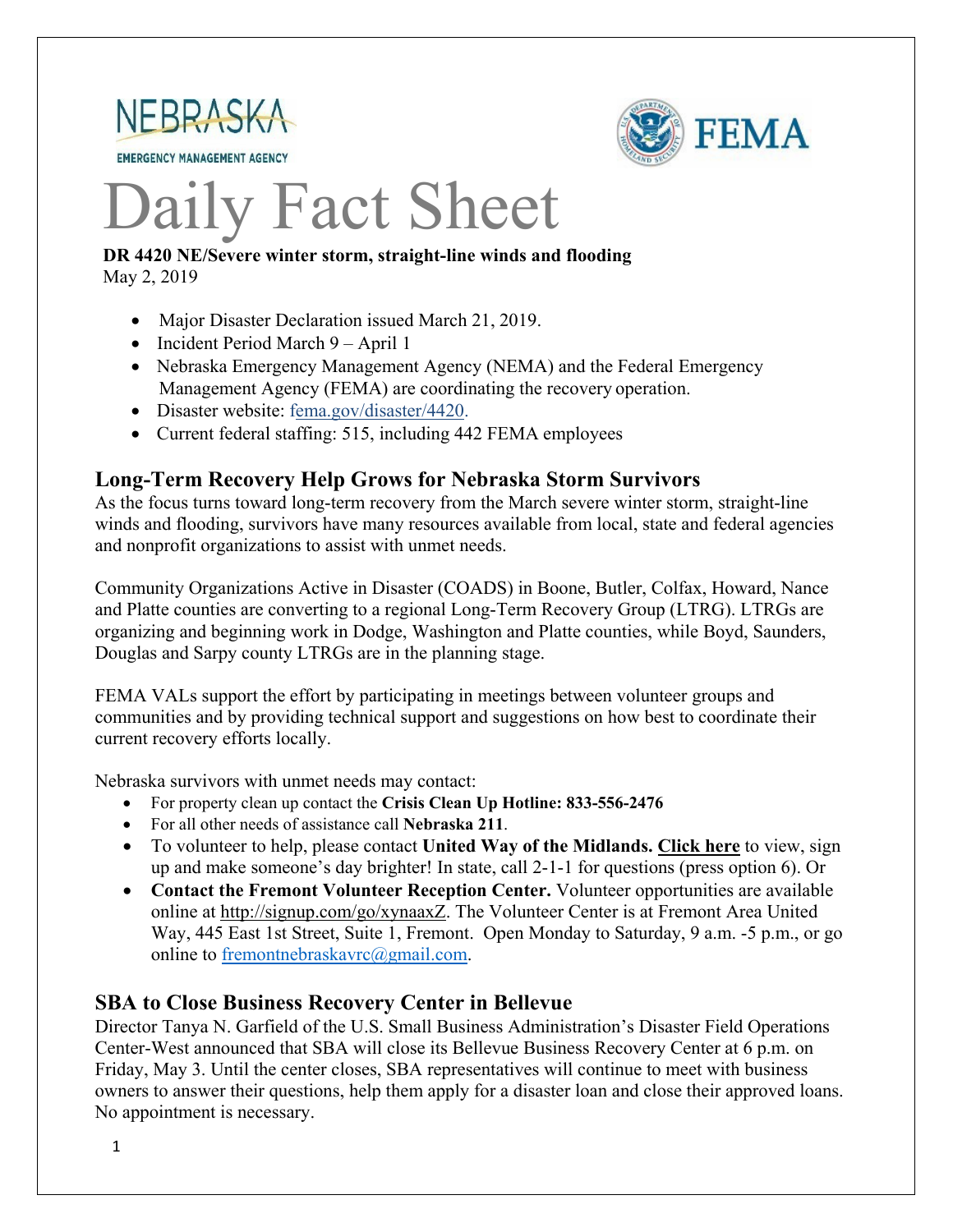## **Bellevue University, John Muller Administrative Services Building, 812 Bruin Blvd., Bellevue, NE 68005.**

Open Thursday, Friday, 9 a.m. - 6 p.m. Closes permanently Friday, May 3 at 6 p.m.

SBA representatives continue to meet with business owners and residents at the Disaster Recovery Centers and SBA Disaster loan Outreach Center in the disaster area. At these centers, SBA representatives answer questions about SBA's disaster loan program, explain the application process, and help each applicant apply and close their approved loans.

## **Houses of Worship May Apply for FEMA Public Assistance Grants**

Houses of worship that sustained damage from the flooding in Nebraska may apply for grants from the Federal Emergency Management Agency (FEMA). The deadline to apply is May 20, 2019.

FEMA's Public Assistance (PA) Program provides grants to certain kinds of nonprofit organizations. Among these are faith-based organizations that provide essential social services to the public. Only organizations with state or IRS tax-exempt status may be considered. More information about eligible essential and critical service providers can be found on FEMA.gov by viewing the table on page 13 of FEMA's [Public Assistance](https://www.fema.gov/media-library-data/1525468328389-4a038bbef9081cd7dfe7538e7751aa9c/PAPPG_3.1_508_FINAL_5-4-2018.pdf)  [Program and Policy Guide.](https://www.fema.gov/media-library-data/1525468328389-4a038bbef9081cd7dfe7538e7751aa9c/PAPPG_3.1_508_FINAL_5-4-2018.pdf)

The Nebraska Emergency Management Agency (NEMA) is conducting briefings for applicants. Organizations can find the schedule of briefings and information on how to apply by going online to the NEMA website: [nema.nebraska.gov/.](https://nema.nebraska.gov/)

## **Nebraska Joint Information Center**

The Nebraska Emergency Management Agency was awarded a grant for more than \$400,000 from the Federal Emergency Management Agency to make disaster-related crisis counseling services available. The crisis counseling program funds outreach workers who will be available to support emotional and psychological recoveries of Nebraskans impacted by the floods

Survivors who live in Butler, Cass, Colfax, Dodge, Douglas, Nemaha, Sarpy, Saunders, and Washington counties may call the Rural Response Hotline at 1-800-464-0258**.** Callers can get tips on how to handle disaster-related distress, along with referrals to local treatment centers, support groups and community-based organizations. **For more information see [nema.nebraska.gov.](file://fema.net/R7/DR/DR-4420-NE/EA/Planning%20and%20Products/Writers/Dale%20Bonza/DFS/nema.nebraska.gov)**

## **Check Permit Requirements Before Rebuilding**

It is important for Nebraskans to **check with local building authorities about local or state permits** that may be necessary before starting reconstruction. These may include building permits, floodplain development permits, permits for repair of septic systems, and others. To find out what state permits may be required, please visit the Nebraska Department of Natural Resources at [dnr.nebraska.gov/floodplain](https://dnr.nebraska.gov/floodplain) for a list of local floodplain management contacts.

## **NFIP Increased Cost of Compliance Can Help with Rebuilding in Nebraska**

If you have a policy with the National Flood Insurance Program (NFIP) and your home was damaged extensively by March storms, you may qualify for additional coverage under your policy, under the provisions of Increased Cost of Compliance (ICC). ICC funds can help defray the costs of elevating,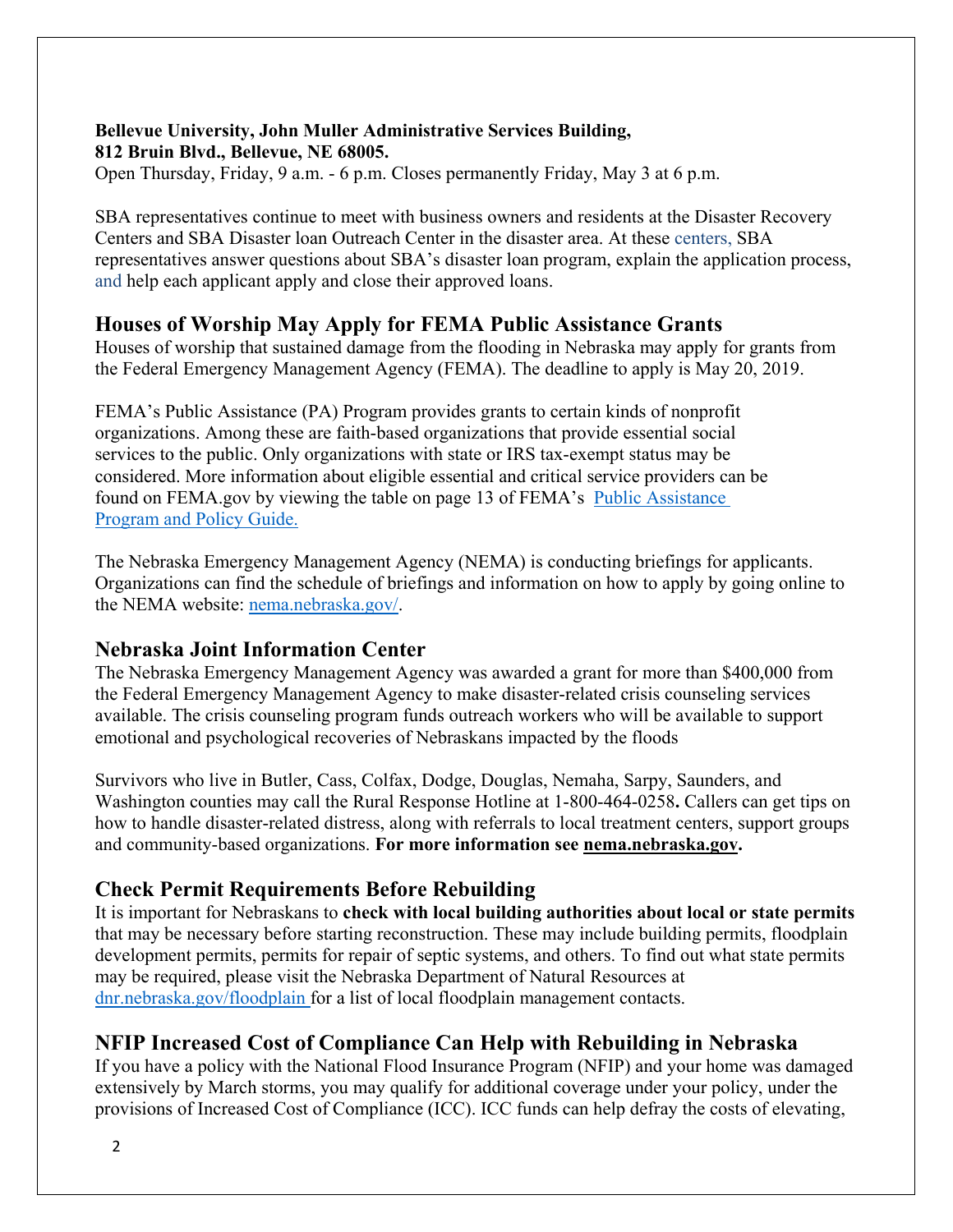floodproofing, demolishing or relocating a residential structure. For more information on general flood insurance questions, contact your local floodplain administrator, NFIP at **800-427-4661**, or your insurance agent.

## **Housing Resources for Disaster Survivors**

The State of Nebraska is leading a Housing Task Force in partnership with FEMA and other agencies to address housing shortages and unmet needs in Nebraska communities affected by flooding. A [fact sheet listing resources](https://edit.fema.gov/news-release/2019/04/19/fact-sheet-housing-resources-residents-nebraska-affected-march-storms-0) is posted on FEMA's disaster web page: [fema.gov/disaster/4420.](http://www.fema.gov/disaster/4420)

## **27 Counties and One Tribe Eligible for FEMA Individual Assistance**

Homeowners and renters in Antelope, Boone, Boyd, Buffalo, Burt, Butler, Cass, Colfax, Cuming, Custer, Dodge, Douglas, Hall, Howard, Knox, Madison, Nance, Nemaha, Pierce, Platte, Richardson, Saline, Sarpy, Saunders, Stanton, Thurston and Washington counties and the Santee Sioux Nation are eligible for Individual Assistance.

## **Individuals & Households Program (IHP)**

**As of May 1**

- **5,470** applicants in designated counties have applied for FEMA Individual Assistance.
- FEMA has approved **\$21,124,216**.
- This includes **\$18,823,000** for housing assistance and **\$2,301,216** for disaster-related other needs.
- Deadline to register for Individual Assistance is May 20.

## **Don't Wait; Register with FEMA Now**

If you experienced losses as a result of the March flooding, don't wait for a Disaster Recovery Center to open. Register with FEMA immediately and file any insurance claims. Disaster Recovery Centers are opening in the areas affected by the disaster, but this will take time. You can register with FEMA in several ways:

• Online, visit [DisasterAssistance.gov.](https://disasterassistance.gov/) On a smart phone, use the [FEMA app.](https://www.fema.gov/mobile-app) By phone, call **800-621-3362** or **800-462-7585 (TTY)** from 7 a.m. to 10 p.m. daily. Or visit a **Disaster Recovery Center** and speak to a FEMA specialist one-on-one. To find the nearest DRC, go online to [FEMA.gov/DRC.](http://www.fema.gov/DRC)

Applicants for disaster assistance will need Social Security number, address of the damaged primary residence, description of the damage, information about insurance coverage, a current contact telephone number, an address where they can receivemail and bank account and routing numbers for direct deposit of funds.

## **FEMA Hiring Nebraskans to Work on Disaster Recovery**

FEMA is hiring Nebraskans to help with recovery efforts. Anyone interested in temporary job opportunities should go to [www.USAJobs.gov.](http://www.usajobs.gov/) The website is updated as new postings occur. Type "FEMA Local Hire" in the search box and put "Nebraska" in the location box.

## **Understanding Your FEMA Letter**

If you applied for assistance from FEMA, you will receive a letter in the mail or via email that explains the status of your application and how to respond. It is important to read the letter

3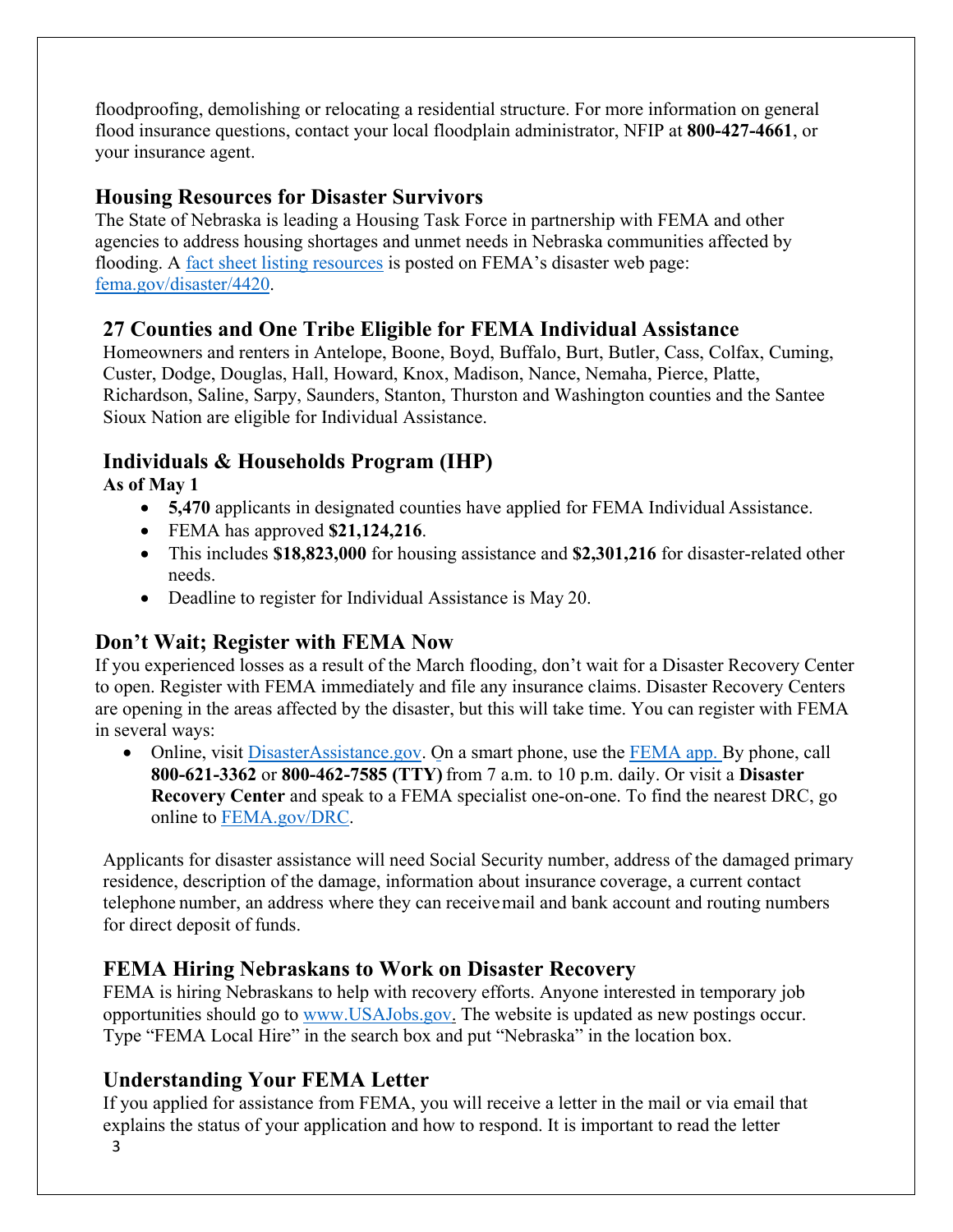carefully. Your letter will include the amount of any assistance FEMA may provide and information on the appropriate use of disaster assistance funds.

- **You may need to submit additional information** for FEMA to continue to process your application.
- If you have questions about the letter, you may go online to [DisasterAssistance.gov;](http://www.disasterassistance.gov/) call the disaster assistance helpline at **800-621-3362** or **800-462-7585 (TTY)**; or visit a Disaster Recovery Center. To find center locations and hours, go online t[o](https://www.fema.gov/disaster-recovery-centers) [FEMA.gov/DRC](https://www.fema.gov/disaster-recovery-centers) or download the [FEMA mobile](https://www.fema.gov/mobile-app) app.
- If you disagree with FEMA's decision, or the amount of assistance, you may **submit an appeal letter** and any documents needed to support your claim, such as a contractor's estimate for home repairs.
	- o Appeal letters and supporting documents may be submitted to FEMA by fax or mail, in person at a Disaster Recovery Center, or online if you have a FEMA online account. To set up a FEMA online account, visit [DisasterAssistance.gov, c](http://www.disasterassistance.gov/)lick on "Check Status" and follow the directions.
	- o You must file your appeal in writing to FEMA. In a **signed and dated letter**, you must explain the reason(s) for your appeal. Include: your full name; disaster number; address of the pre-disaster primary residence; your current phone number and address; and your FEMA registration number on all documents.
	- o **By mail**: FEMA National Processing Service Center, P.O. Box 10055, Hyattsville, MD 20782-7055. **By fax:** 800-827-8112, Attention: FEMA.

## **Disaster Recovery Centers Assist Survivors**

Disaster Recovery Centers are operating, or are scheduled to begin operation, in areas affected by the winter storm and flooding. More centers continue to be announced. Recovery specialists from FEMA and the U.S. Small Business Administration (SBA) will provide information on available services, explain assistance programs and help survivors complete or check the status of their applications.

**Disaster Recovery Centers are closed on Sundays**. Disaster Recovery Center locations and hours are:

- **Boone county:** St. Edward Fire Hall, 1302 State Highway 39, St. Edward, NE 68660. Open May 2, 3, 4, 9 a.m. to 6 p.m.
- **Boyd County**: Spencer Community Hall, 108 W. Main St., Spencer, NE 68777. Open Monday-Saturday 9 a.m. to 6 p.m.
- **Burt county:** Tekamah City Auditorium (Dining room), 1315 K. St., Tekamah, NE 68061 Open May 2, 3, 9 a.m. to 6 p.m.
- **Dodge County**: Fremont Learning Center, 130 E. 9th St., Fremont, NE 68025. Open Monday-Saturday 7 a.m. to 7 p.m.
- **Douglas County**: Valley Veterans Club, 111 E. Front St., Valley, NE 68064. Open Monday-Saturday 7 a.m. to 7 p.m. **Closing 7 p.m. May 4.**
- **Hall County**: Wood River City Clerk, 108 W. 10th St., Wood River, NE 68883. Open May 2, 9 a.m. to 6 p.m. **Closing 6 p.m. May2.**
- **Howard County**: Oak Street Manor (Housing Authority), 222 E. Oak St., Dannebrog, NE 68831. Open May 2, 7 a.m. to 7 p.m.
- **Knox county:** Center Community Center 207 Main St., Center, NE 68724. Open May 2, 3, 9 a.m. to 6 p.m.
- **Nance county:** City Auditorium, 313 Willard Ave.**,** Genoa, NE 68640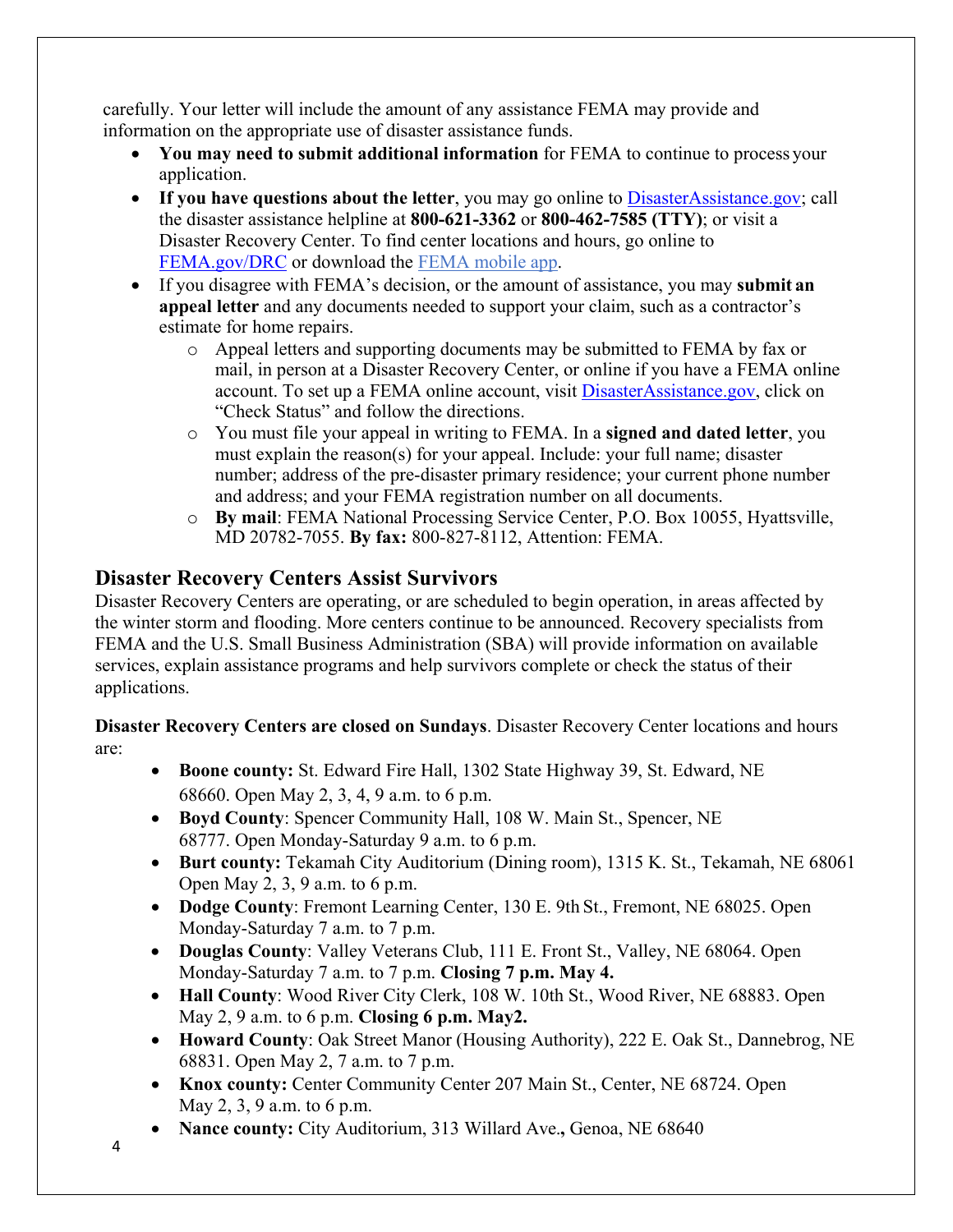Open May 2, 3, 9 a.m. to 6 p.m.

- **Saline County:** Bethlehem Lutheran Church, 805 Hawthorne Ave., Crete, NE 68333 Open May 2, 3, 4, 6, 9 a.m. to 6 p.m.
- **Sarpy County**: Twin Creek, 3802 Raynor Parkway, Suite 201, Bellevue, NE 68123. Open Monday-Saturday 7 a.m. to 7 p.m.

Survivors can visit any open center for help. To find the nearest DRC visit: [FEMA.gov/DRC,](http://www.fema.gov/DRC) or text **DRC** along with a ZIP code to 43362 or call the Disaster Assistance Helpline at **800-621-3362** or **800-462-7585 (TTY)**.

#### **U.S. Small Business Administration (SBA) Update**

SBA has topped more than \$25.7 million in approved low-interest disaster loans as of May 1. For homeowners and renters, SBA has approved 432 loans for \$22,594,800; for businesses and private nonprofits, SBA has approved 21 loans for \$3,176,700. For information, businesses and residents can visit *[SBA.gov/disaster](http://www.sba.gov/disaster)*, call SBA's Customer Service Center at **800-659-2955,** or email *[disastercustomerservice@sba.gov.](mailto:disastercustomerservice@sba.gov)* TTY users may call **800-877-8339**.

SBA is operating a Disaster Loan Outreach Center in Cass County in the **Plattsmouth Community/Senior Center at 308 S 18th Street, Plattsmouth, NE 68048**. Hours are Monday-Friday 9 a.m. – 6 p.m.; SBA will continue to operate its Business Recovery Center **UNTIL COB on Friday, May 3** in Sarpy County at **Bellevue University, John Muller Administrative Services Building, 812 Bruin Blvd., Bellevue, NE 68005.** It is open from 9 a.m. - 6 p.m. No appointment necessary.

**Debris Removal a Priority for Communities after Nebraska Flooding** NEMA, the Nebraska Department of Environmental Quality (NDEQ) and FEMA are coordinating cleanup efforts in Nebraska. Debris needs to be separated into categories and placed at the curb. Debris should not block the roadway. For information, go online to the Nebraska Department of Environmental Quality at [deq.state.ne.us/.](http://www.deq.state.ne.us/)

## **National Flood Insurance Program (NFIP)**

As of May 1, NFIP has received 1,024 flood insurance claims in Nebraska and issued \$4,684,595 in advance payments to policyholders. Total paid on all claims: \$21,127,606.

#### **Disaster Unemployment Assistance Available**

Information about DUA can be found at [dol.nebraska.gov/UIBenefits/Programs/DUA.](https://dol.nebraska.gov/UIBenefits/Programs/DUA)

## **Assistance for Landowners, Farmers, Ranchers and Producers**

The USDA says higher limits now are available for borrowers interested in USDA's farm loans. For more information, visit [USDA Farm Service Agency.](https://www.fsa.usda.gov/)

#### **USDA Natural Resource Conservation Service**

- To help manage cropland damaged by Nebraska's severe spring weather, the USDA's Natural Resources Conservation Service (NRCS) is providing **funds to plant cover crops.**
- Producers are encouraged to apply at their local USDA Service Center by May 17, 2019. After that deadline, there is a second opportunity to apply, ending June 21, 2019.
- This funding is available statewide to assist recovery work on cropland acres directly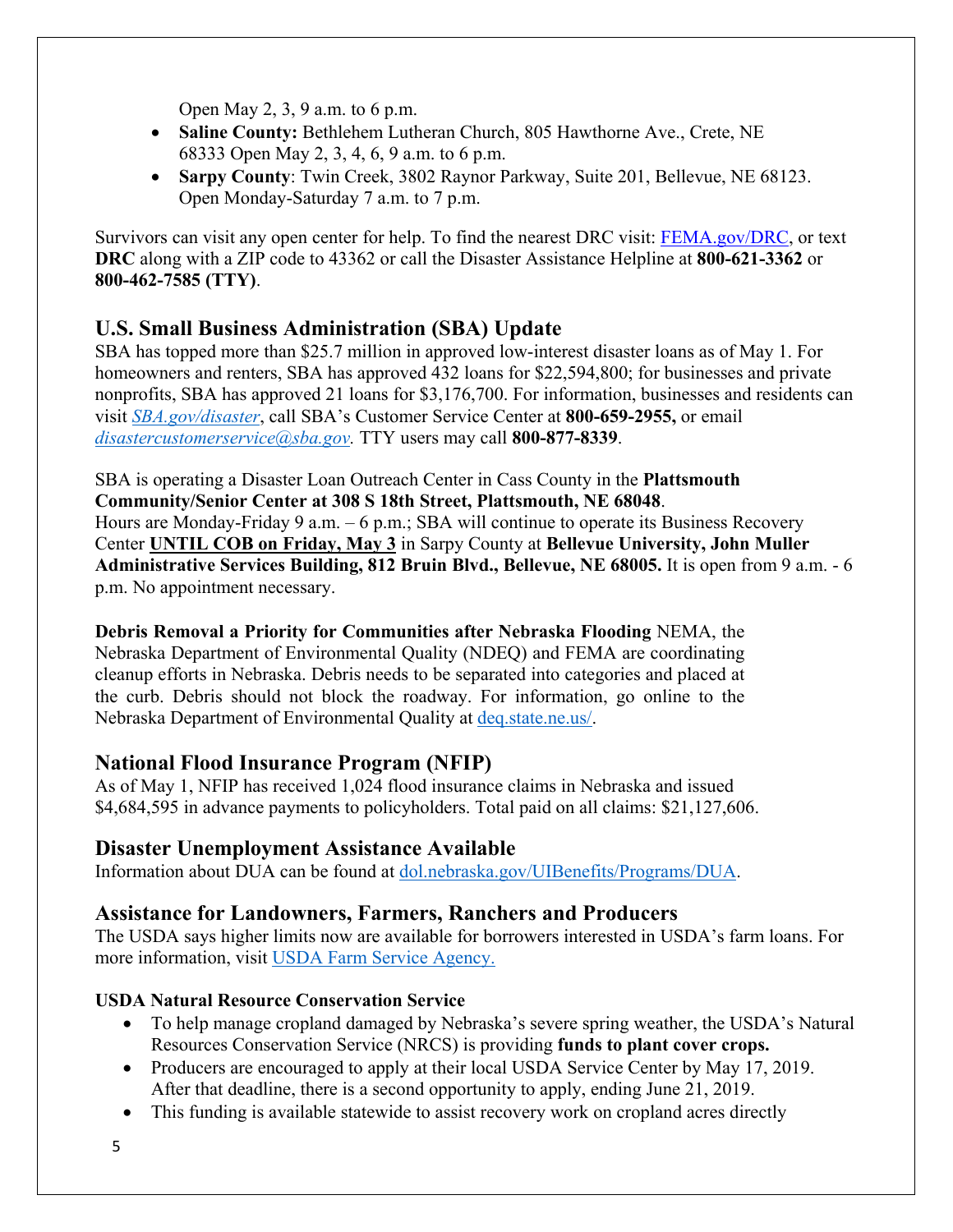impacted by the severe weather in March. The highest priority cropland includes **land that is unable to be planted with a cash crop and/or harvested in 2019.**

#### **Tax Relief for Nebraska Survivors**

Individuals may qualify for federal tax relief [following a disaster.](https://www.irs.gov/newsroom/irs-announces-tax-relief-for-nebraska-victims-of-severe-winter-storm-straight-line-winds-and-flooding)

#### **HUD Assistance for Nebraska Survivors**

The U.S. Department of Housing and Urban Development (HUD) is providing support to homeowners and low-income renters. Find information at [hud.gov.](https://www.hud.gov/)

## **FEMA Public Assistance Program**

FEMA's Public Assistance grant program provides federal assistance to state and local governments and certain types of private nonprofit organizations following a presidential disaster declaration.

Through the program, FEMA can reimburse eligible costs for debris removal, life-saving emergency protective measures and the repair, replacement or restoration of disaster-damaged publicly owned facilities and the facilities of certain private nonprofit organizations. The Public Assistance program also encourages protection of these damaged facilities from future events by providing assistance for hazard mitigation measures during the recovery process.

Counties eligible for Categories A-B (emergency protective measures, debris removal):

- Adams, Antelope, Banner, Blaine, Boone, Box Butte, Boyd, Brown, Buffalo, Burt, Butler, Cass, Cedar, Cherry, Cheyenne, Colfax, Cuming, Custer, Dakota, Dawes, Deuel, Dixon, Dodge, Douglas, Franklin, Fillmore, Frontier, Furnas, Gage, Garden, Garfield, Gosper, Greeley, Hall, Harlan, Holt, Howard, Jefferson, Johnson, Keya Paha, Kimball, Knox, Lancaster, Lincoln, Logan, Loup, Madison, Merrick, Morrill, Nance, Nemaha, Nuckolls, Otoe, Pawnee, Phelps, Pierce, Platte, Richardson, Rock, Saline, Sarpy, Saunders, Scotts Bluff, Seward, Sheridan, Sherman, Sioux, Stanton, Thayer, Thurston, Valley, Washington, Wayne, Webster, Wheeler, York.
- Tribes: Omaha Indian Reservation, Ponca (TDSA), Sac and Fox Indian Reservation, Santee Indian Reservation, and Winnebago Indian Reservation.

Counties eligible for Categories C-G (permanent work):

• Adams, Antelope, Banner, Blaine, Boone, Box Butte, Boyd, Buffalo, Brown, Burt, Butler, Cass, Cedar, Cheyenne, Colfax, Cuming, Custer, Dakota, Dawes, Deuel, Dixon, Dodge, Douglas, Franklin, Fillmore, Frontier, Furnas, Gage, Garden, Garfield, Gosper, Greeley, Hall, Harlan, Holt, Howard, Jefferson, Johnson, Keya Paha, Kimball, Knox, Lancaster, Lincoln, Logan, Loup, Madison, Merrick, Morrill, Nance, Nemaha, Otoe, Pawnee, Phelps, Pierce, Platte, Richardson, Rock, Saline, Sarpy, Saunders, Sheridan, Sherman, Sioux, Stanton, Thurston, Valley, Wayne, Washington, Webster and Wheeler.

## **Information Links:**

- Nebraska Emergency Management Agency: [nema.nebraska.gov/](https://nema.nebraska.gov/)
- Nebraska Impact (Volunteering): [www.nebraskaimpact.com/flood](http://www.nebraskaimpact.com/flood)
- Twitter: [twitter.com/nematweets](https://twitter.com/nematweets)
- Facebook: [facebook.com/nema.page](https://www.facebook.com/nema.page)
- YouTube: [youtube.com/user/TheNEMAtube](https://www.youtube.com/user/TheNEMAtube)
- 6